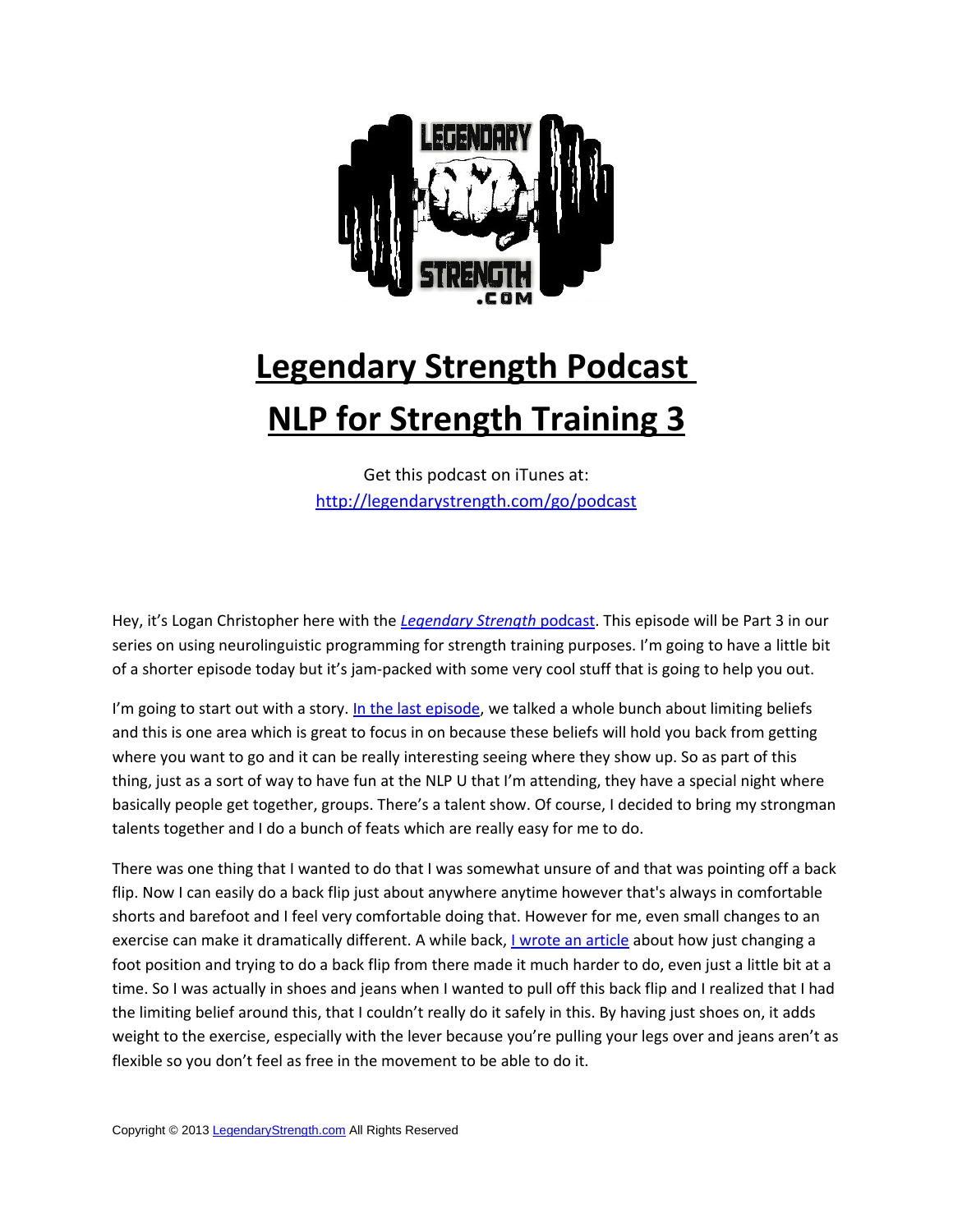In thinking about this, I thought about the past times where I tried doing this and hadn't quite pulled it off too well. I had landed really short and low so it scared me a little a bit and this I'd sort of formed a limiting belief. But I'd reframed it for myself right there. I thought I know how to jump high. I just need to get a really good jump and then I could pull hard enough and I'll absolutely make this. I ran through that visualization of the process just a little bit and then I was able to do it pretty much effortlessly. It really wasn't any harder than a normal back flip to be able to do. But there was really a limiting belief that I couldn't pull this off in shoes in a normal situation like that, that I had to be in a more optimal situation to do it. So with just a little work, I was able to do that and now from this point on, having had that past experience where I knew I could do it easily, I should be able to do it easily in the future.

So it's a just a limiting example of how limiting beliefs can show up—I was able to identify it there—and then what you can do to be able to fix it. If you just run through negative movies in your mind of what could go wrong, what could happen in doing it, and back flips are a prime example because there are some very serious things that can go wrong in this, if you get stuck there you're not going to be able to do it. But if you can make a more positive movie where you're able to pull it off, you're going to get much better results.

During this course in the past week, one of the things we were working on was a bunch of stuff. We're working really at that higher level like beliefs are a higher level than what you're doing in the gym, the sort of the behaviors that you're doing, the training that you go through, and the beliefs are going to guide and direct everything you do. A higher level than that is your identity, who you really believe you are as a person on so many different levels. One thing that has contributed in a huge, huge way to what I do, why I'm able to do the different things that I do is because really with an identity, it's beliefs about who you are. So it is more of this belief stuff but it's kind of a higher level than that because it's a belief of who and what you are, like *"I am a strongman."* That's different than saying, *"I practice strongman stuff."* It may not seem different but really when you believe you are a certain thing, and this can be both positive and negative, that's going to impact yourself in a big way.

I was reflecting on this. What really got me into wanting to pursue strength to a really high level and see how far I could take it to become a strongman was reading the Mighty Atom's book, his biography, *[The](http://legendarystrength.com/go/mightyatom) [Spiritual Journey of Joseph L. Greenstein.](http://legendarystrength.com/go/mightyatom)* I highly recommend you get that book if you're interested in strongman stuff. There's just something about that that has motivated more people to become strongmen than probably any other book. So I read that book and it was like I want to be able to do this. There's just something that drew me to it. I was definitely getting into training at that time, getting pretty serious about it but that just was sort of the catalyst moment.

I won't say my identity immediately became *"I am a strongman"* but I was certainly working towards that goal and I can't say that there's a specific area of time when I felt like I was doing that. Maybe it was when I did my first little strongman show and got called a strongman by someone else that helped to build up this identity and in having that as part of my identity, it drives so much of what I do so that I'm able to do all these things.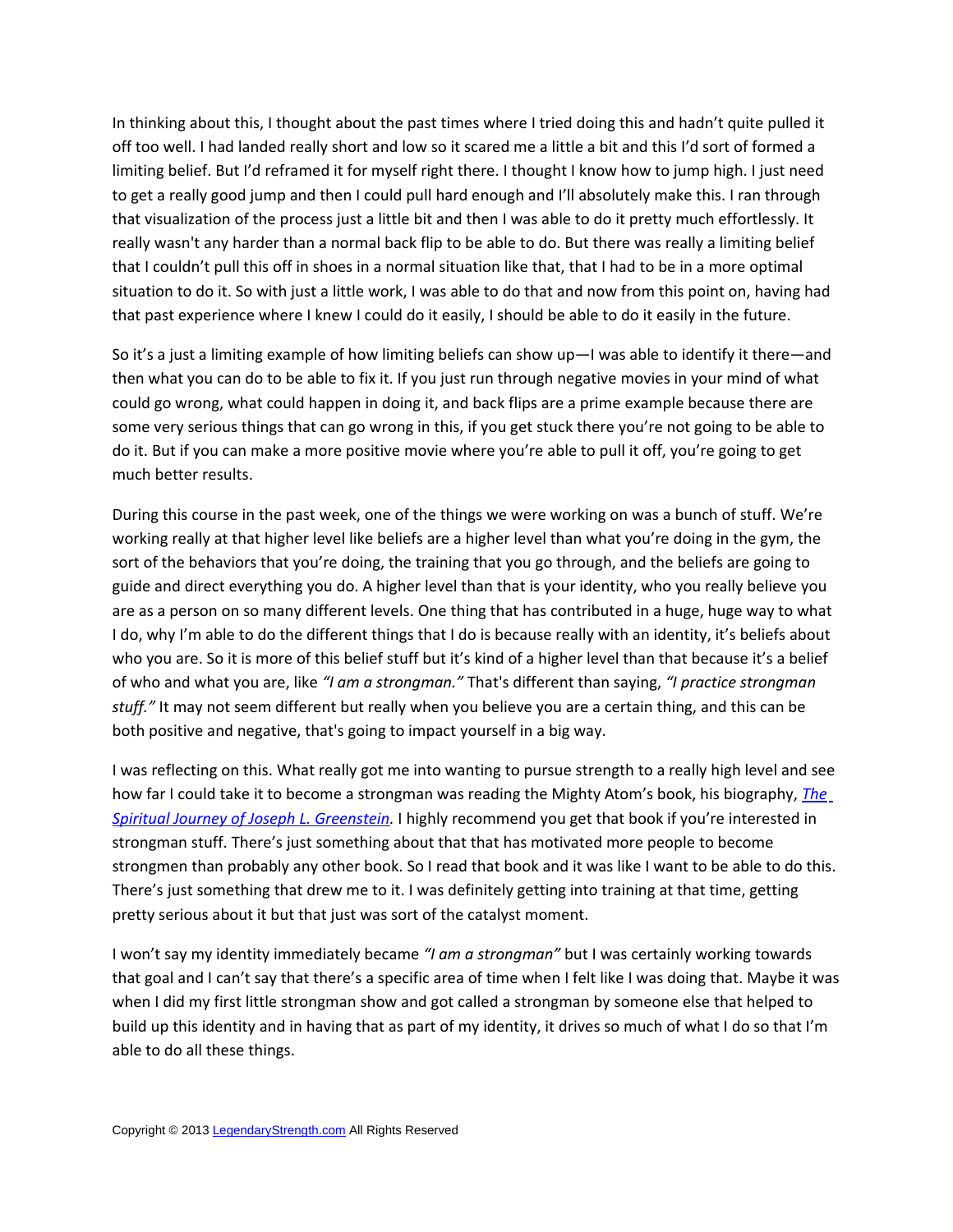Another part of my identity, since being called this—thank you, Jeff Newport, for coming up with this name—was the Physical Culture Renaissance Man. That's actually become part of my identity. I don't just use it online, I don't talk to myself in a sense about it but that is someone who I am. I do these wide variety of different things within the realm of physical culture and this, having that as a belief about myself, about who I am, guides and directs my training.

So you can think about this from the opposite example. Having these beliefs about myself has allowed me to get to this high level. In some areas, that might be at an elite level, in other areas not so much, but I'm definitely working at there, [closing in on the red nail,](http://legendarystrength.com/grade-8-bolts/) gone over [two and a half times bodyweight](http://legendarystrength.com/505-lb-deadlift-again/) [deadlift](http://legendarystrength.com/505-lb-deadlift-again/) which is not world class but it's certainly pretty good, and I'm pursuing up towards a three times bodyweight deadlift, and I'm really good at [kettlebell juggling,](http://kettlebelljuggling.com/) all these different things that I do.

But if you have an average person, what is their identity? What may that be? *"I am fat." "I'm a fat person." "I've always been this way."* These are all different beliefs that are going to help to keep you stuck in that area but even if it's not such a negative thing like that , if you just think you're an average person of average strength levels, these are beliefs. So if you don't put yourself into really becoming as strong as you can be, I think that's going to limit you on getting as far you may want to go.

Now not everyone desires nor should be a strongman in any sense of the word but for those people that do, you can look at how you identify yourself and really see if there's anything that should be changed along those lines in order to further expand it or change up some ideas there. That's very important stuff. I will be talking about beliefs a whole bunch more. Like I have mentioned before, I have a book coming out that's going to give a whole lot of details on mental training and also there's going to be a good section on beliefs because this is an area where, like I said before, if you have a limiting belief that's holding you back, if you change that limiting belief you can often get immediate dramatic increases in what you can do. If you have empowering beliefs, that's just going to allow you to go faster and faster.

It's not a black and white thing. It's an important distinction. It's not you either have a belief or you don't have a belief. In some ways this can be true but it's not always the case. You can have a belief in something that is sort of true. A thing that I recognize myself saying from the past was my upper body was really weak and that's because it was really weak in the beginning of my training. It took me a while to even bench press 135 pounds back in my gym-going days, my bodybuilding days. So if you have this, recognize that it's a pretty solid statement*, "My upper body is really weak."* You can sort of have a belief and it may resonate in your head but not really in your body. So there are different levels to look at these different things.

Next what I want to talk a little about are goals. The term used in NLP is *"well-formed outcome"* which is an interesting thing. I was talking about to someone that for a lot of people, goals can have a negative connotation because—it's not necessarily negative but a lot of people have heard stuff about goals and they think they know how to do it but really when you change the frame of it—we're talking about outcomes rather than goals—you may start to listen a little bit more. One way you can look at your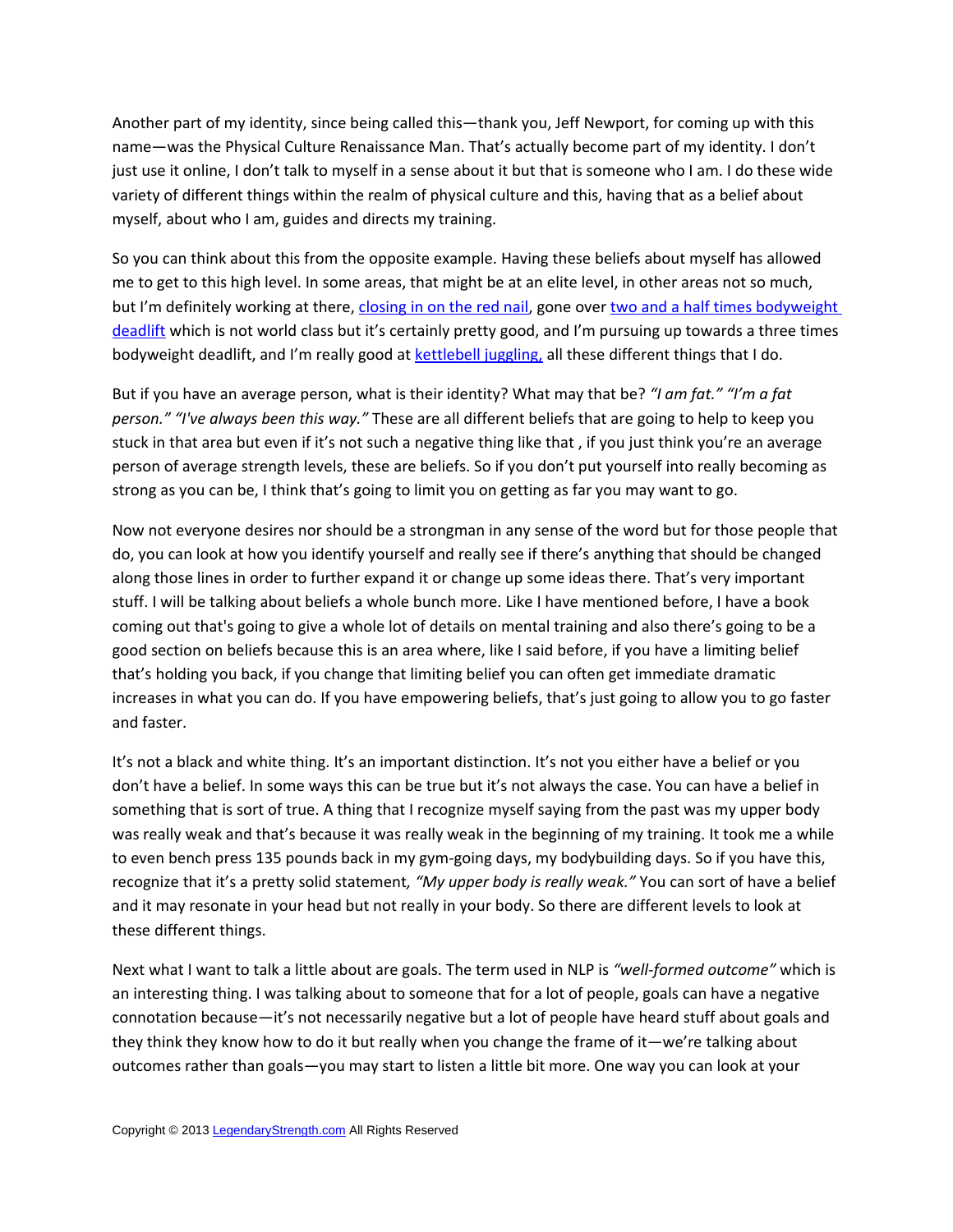outcomes, what you want to do, is all the classic questions for a news reporter: who, what, where, when, why and how. Let's go into each one of these a little bit.

Who? Who is the outcome or the goal for? If you're setting a goal, it absolutely should be for you. It shouldn't be for another person. You can't really change other people. You can but it's not very easy to do so you need to be in control. You need to be responsible for your goal. That's great with the gym stuff, strength training, all the different goals you may have there because it really is centered around you. You must be responsible. You must be the one to take action in order to be able to hit it.

Now there are some goals that incorporate other people, which is fine. Let's say you're involved in a competition where there are judges. This isn't 100% in your control but a lot of it still is. You can focus in on the part that is within your control. You can't control how other people are going to judge you but, let's say it was a bodybuilding competition, if you have the best body you possibly can, that is within your control in order to get where you want to go.

Next, let's move on to What? This is sort of the easier part of this question. What do you want to achieve? In positive terms and specifically, what is it you want to achieve? The reason I really like strength training, and I was thinking about this more recently, is it can be great laboratory. Not only are you getting strong, are you getting fit, are you getting healthy, but you can learn how to use these mental training tactics and everything in a way that seeing progress, hitting goals is actually very easy to do and then you take these abilities and translate them to other parts of your life. It's not a hard thing to do, to use these abilities in one area and use them also on another. So this is a great place to do it because you can set so many different goals or so many different things you want to achieve. Tracking progress is very easy to do in the gym whereas with some other goals it can be harder to do. *"I want to lift 605 pounds in the deadlift."* That's a very specific what.

The next question is where? In some cases, this will only be important and other ones not so much. Where does the goal take place? For me, most of my goals are going to happen in my home gym or it may happen elsewhere. For a lot of training goals, this isn't going to be an important thing. For other goals, it may be very important and you may want to include that in there as well.

When? When is it going to happen? Any goal you set should have a deadline, a timeframe of when you want to achieve that goal. This is important because of something I heard described as Parkinson's Law. The time needed to achieve something will expand in order to fit in the time allotted for it. That means if there is no timeframe, your goal can continue to get pushed back and pushed back. But if you have a specific timeframe by which you want to hit something, 1) that's going to help you to figure out beliefs regarding the area. Do you believe you can hit it within that timeframe? Just having the possibility of hitting the goal sometime in the future, if that goes far and far out, that's really easy but can you do it within that timeframe? And then your planning in order to get there is going to be very important. This is an essential step. I highly recommend you set deadlines. There are a lot of details that can go into doing each of these steps. I'm just really giving you an overview here.

How? How do you want to hit your outcome? How are you going to do it? This really goes into the planning of doing it. Once again, strength training is a great place to do this because you can get those Copyright © 2013 [LegendaryStrength.com](http://www.LegendaryStrength.com/) All Rights Reserved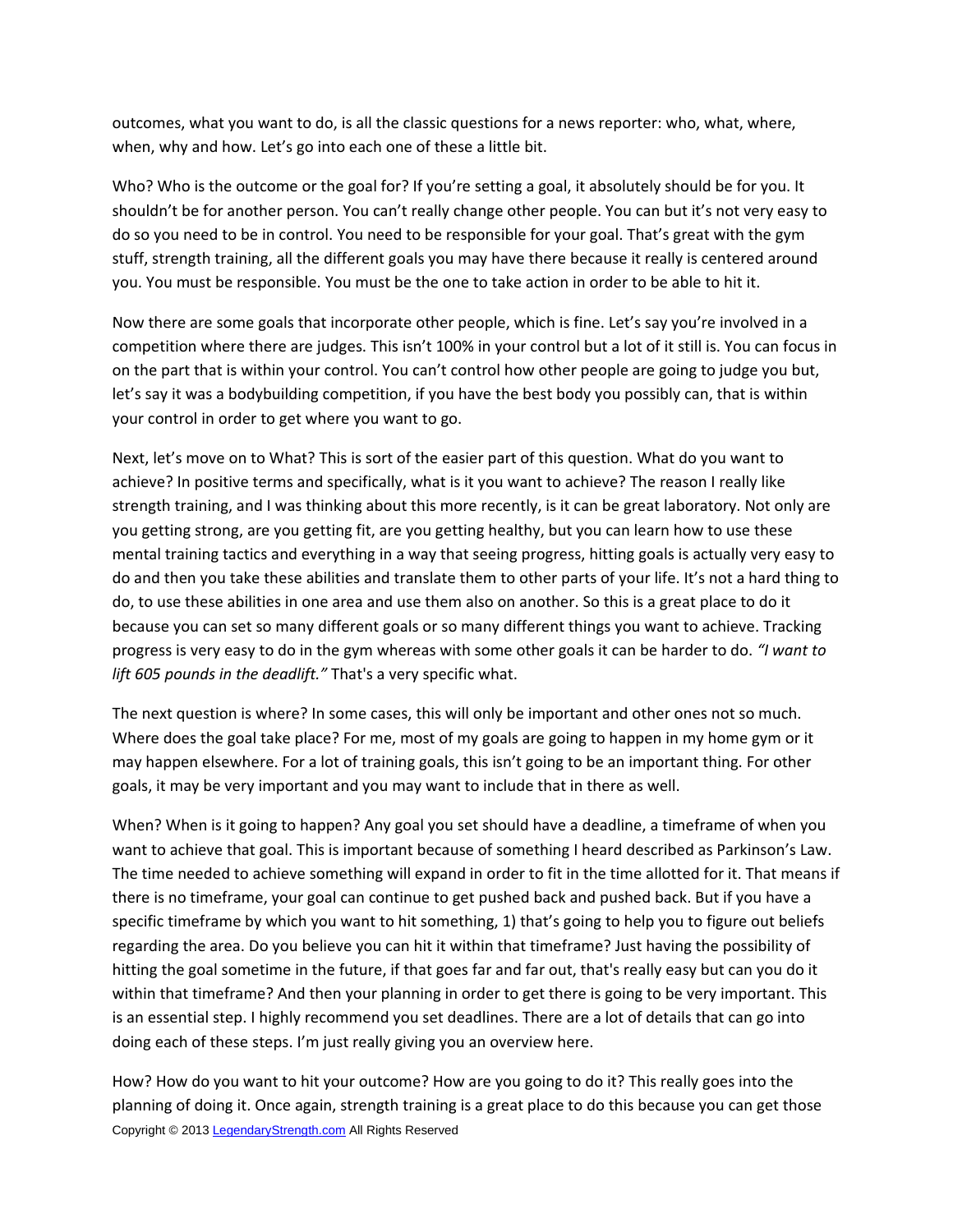progressive steps along the way. Progressive strength training is a fairly easy thing to do and this includes being able to do stuff like [handstands](http://legendarystrength.com/handstand-articles/how-to-do-a-handstand/) and acrobatics as well as lifting weights and also changing your body. You've got specific measurements of all this stuff that you can use. So how are you going to hit it? What is your training plan to do it?

Now I'm not a person that uses very specific, drawn out, written training plans for months at a time with periodization in that I listen to my body so I have a rough outline of what I'm doing. But at any given point I can see, is what I'm doing working on getting me towards that goal? There's a feedback built into all this so you have the deadline when you want to hit that main goal. You can set sub-goals along the way. If you do all that, you're going to have a very good plan of action to do. Based on the feedback you get, how you're working towards it, you may need to change it at times but have this plan and figure out at least the first step so you can get started.

Sometimes you don't know all the information you need to get to the end but as long as you can get started and have an idea of where you want to go, you're going to get feedback along the way and you're going to be able to adjust that plan to change it as needed in order to better get you there. Nothing is ever really a linear path so you're going to have to take this into account as you progress with it.

Now what may be the most important question—all these are really important. Some may be important than others, say the when and the how, and what specifically you're doing. I mean where can be important, too. Who can be important, too. But why, why do you want to achieve this? There's that saying—I forget who this originally came from—if you have a big enough why, you'll figure out how. I'm paraphrasing here. That wasn't exactly it. It sounded better the original way but you get the point. If your why is big enough, if you have a big enough reason to achieve something, you're going to get it done. You're going to figure out the steps required in order to be able to do that.

What is your why? Why do you want to achieve those goals? This goes back a little bit to the identity thing, at least for me personally. To achieve these bigger and bigger things, that's just something I have to do. Not only is it a sense of personal achievement and satisfaction I get but it's actually tied into my job, my career, what I'm doing with you guys. If I'm not constantly performing, and by performing I mean hitting new goals and doing new things, then I don't have things to write about, I don't have things to talk about, and in a sense I'm living a lie because I'm talking about training and setting PRs for all these people but I'm not doing it myself. So for me, it's a very important thing that's tied into everything that I do. That is why I want to achieve those.

I can't say specifically why I want to achieve this one thing. It really is that sense of personal sense of satisfaction. If I explored that further, that will actually be a very interesting thing for me to do during which I could probably gain more ideas on what it is that drives me and why it changes from time to time. As I said before with the whole renaissance man thing, all the different things I want to do, there are times when I want to go after one goal, times when I want to go after a different one. I've just got to find where that motivation is in the moment.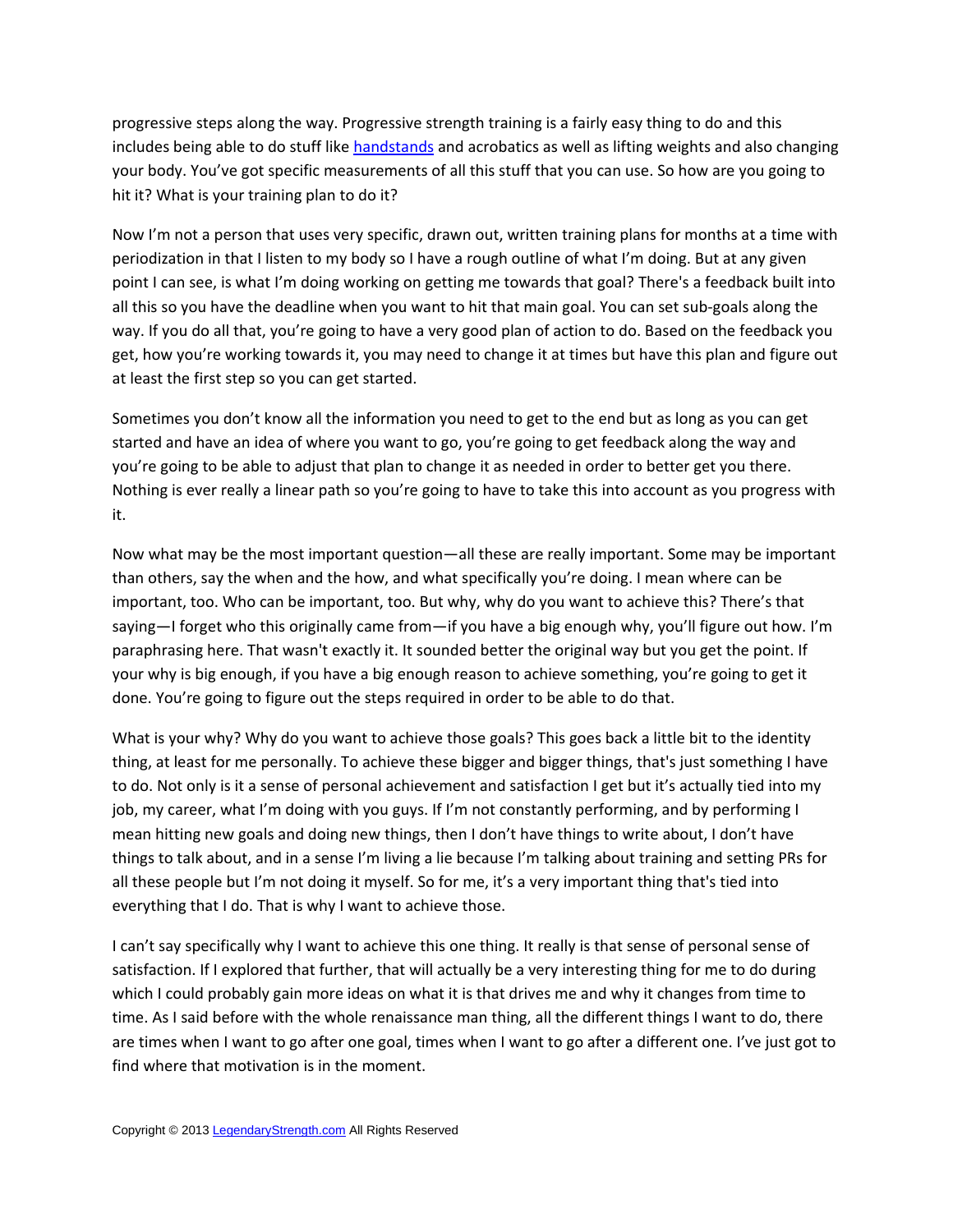That covers the main questions you're going to want. If you go through this process, just those six simple questions, you're going to have a very good idea of what you want to achieve, why you want to achieve that, how to achieve it, and have all that stuff, and then actually be able to go and take action, which is a very important step.

One thing you're also going to want to look at is will this goal impact my life in ways that may be unforeseen? That could, in some ways, be negative or in conflict with other parts of me. In NLP this is called **ecology**. Is the goal ecological with the rest of what you do and who you are? This is a very important step that if neglected will cause you in one form or another to sabotage your goal, not necessarily sabotage but maybe just lose focus and not actually pursue it.

With the gym training goals, often it's not going to be a huge thing as far *as "I want to deadlift 505 pounds"* but there could be a problem if you're also trying to run a marathon at the same time. Those may in some way be in conflict. Can you do them properly together? Yes, it's possible but you're going to have to balance them out and also perhaps prioritize. I've noticed with some things, for instance doing handstands and bending at the same time, it just doesn't work out well. I haven't been able to figure out how to balance those two. It's better to do one at a time for a period of time then switch to the other one. They don't go well together but you have to look at the other factors.

If your goal is to lose weight, what is that going to mean for you? How is that going to change your life? What are its effects? Are you going to lose your friends because they're also overweight and they're going to feel like you're trying to become better than them? This kind of stuff happens. You have to be prepared for that, for the comments these people may make. They may be well-meaning when they do it. They may not be intentionally mean but if you don't take this stuff into consideration, it can throw you off your plan, the action you are taking as you pursue that goal if everything is not in check.

Sometimes some things may come up that you couldn't have foreseen beforehand. This is where the idea of feedback and the altering your plan as you go along but you can do this as part of the outcome or goal setting process in the beginning. What may stop you from doing it? Is everything in alignment? If you get this right then achieving your goal just becomes a matter of going through the motions of taking the time, taking the actions in order to hit that. This is an area that will definitely stop people if it's not taken into consideration.

Now one other thing I want to talk about a little bit is the idea of a sentry-based evidence. For many of the goals that I've been talking about, pull off a back flip, be able to [hold a handstand for 30 seconds,](http://legendarystrength.com/how-to-hold-a-handstand-for-a-long-time/) be able to squat 405 pounds, whatever you're going for, those are pretty easy because it's quite clear if you achieve something and quite clear if you do not achieve it. But there are other goals that aren't as clear. Let's say you want to be healthier and have more energy. That's a good goal to have, a great thing to go for but what does that mean specifically? How do you know you're healthier? In what way can that actually be evaluated so you know whether or not you have achieved your goal?

Doing blood tests, for instance, could be a great thing. If you have elevated cholesterol or some blood marker you're looking at, too much C-reactive protein, if you could bring those down then have your blood tested again, that could be your evidence that you're in a healthier position. That would be a Copyright © 2013 [LegendaryStrength.com](http://www.LegendaryStrength.com/) All Rights Reserved